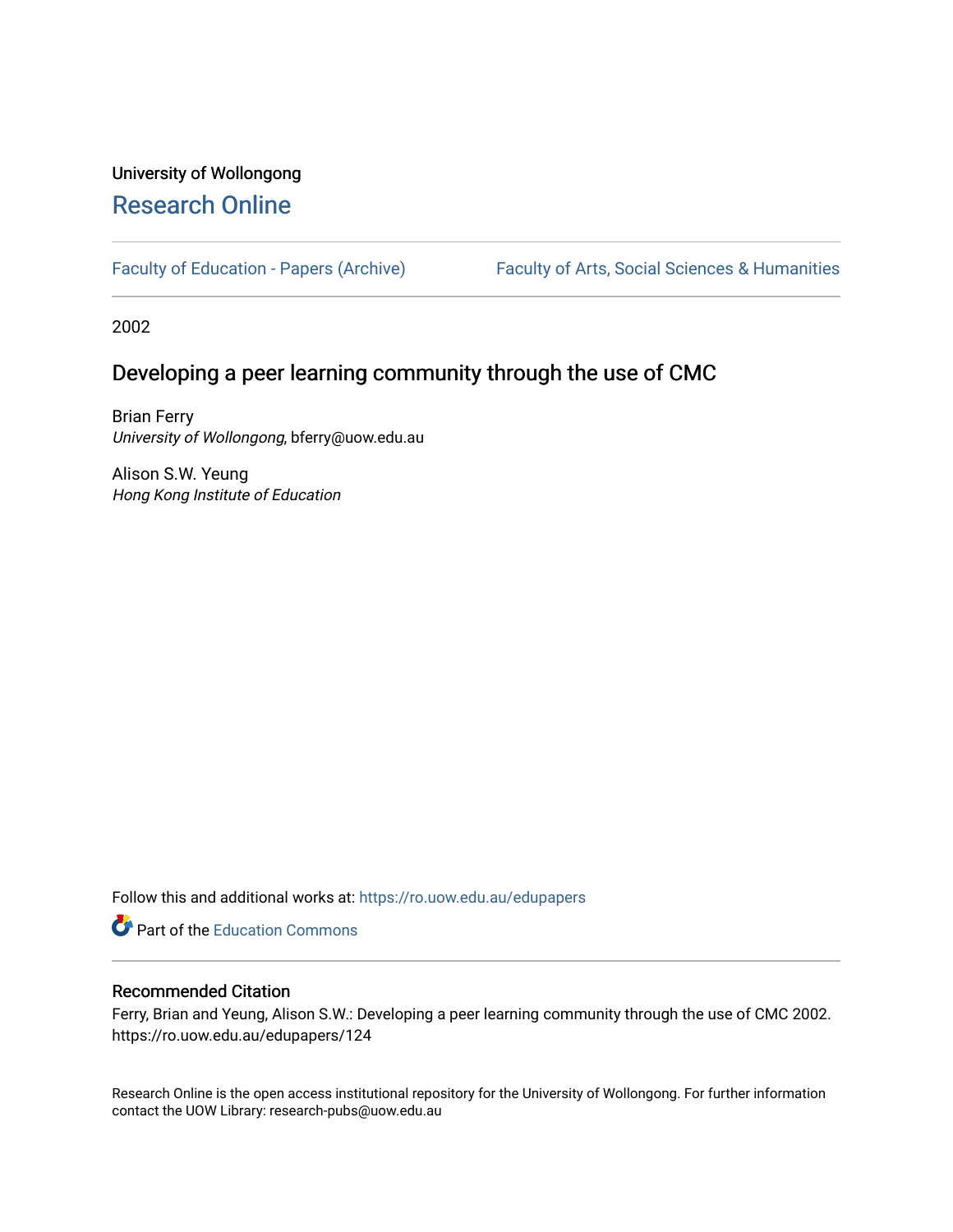## **Developing a Peer Learning Community through the use of CMC**

Alison S.W. Yeung Hong Kong Institute of Education Brian Ferry University of Wollongong

#### **Abstract**

*communication (CMC) to facilitate the construction of learning community. The formation of learning community, which involves students working together to solve ill-structured problems and putting applying knowledge and experience to heuristic teaching. "Peer Learning" broadly includes cooperative and collaborative learning, and which involves learners working togetherfor achieving specific learning goals. We report on the building ofa peer learning approach through the use of CMC enhances flexible learning This study investigated computer-mediated and fosters initiative and interactivity of the learners* offers a range of Bachelor of Education and Graduate *towards their learning. The findings showed that the contemporary computer-mediated communication (CMC) technology not only supports learning activities, it fosters the development of peer learning community.*

#### **Introduction**

The collaborative technologies as computer-mediated communication (CMC) were used to provide students with communication tools to engage in informal processes of knowledge sharing. The context of this study makes use of the Web-based learning and teaching platform as an effective means of instruction, which also provides leamer-centred research evidence of peer learning. During the study, the students' communication capabilities of the online learning and teaching platform demonstrates a learning process that relied upon effective integration into an authentic

community (i.e. the teaching environment). Learning processes that are "grounded in talk" can stimulate higher order thinking skills by providing a context and mechanism for explanation, justification and reason (Oliver 1997). Through these peer learning activities, learner interaction with lecturer(s) and other learners becomes essential if they can master the concepts and skills associated with their profession.

#### **Background** of study

This study is based at the Hong Kong Institute of Education, a tertiary teacher education institution located in Tai Po in the New Territories. The institute Institute of Education, there is always a common opinion that students left the Institute with feelings of being under-prepared for the classroom life and confused about what issues would confronted them Diploma qualifications. Within the Hong Kong when they took up full-time teaching positions (HKIED 2002). This situation existed because most teacher education courses present a fragmented view of learning that is based upon a traditional model of lectures and tutorials that are often not related to each other. Subjects are presented in isolation and assessment is often individualistic and examination based. Hoban (1999) claims that this fragmented approach to leaning hinders the development and professional socialization of pre -service teachers. Some academics believe that technology is useful only for information transmission, they assert that technology cannot replace human contact as in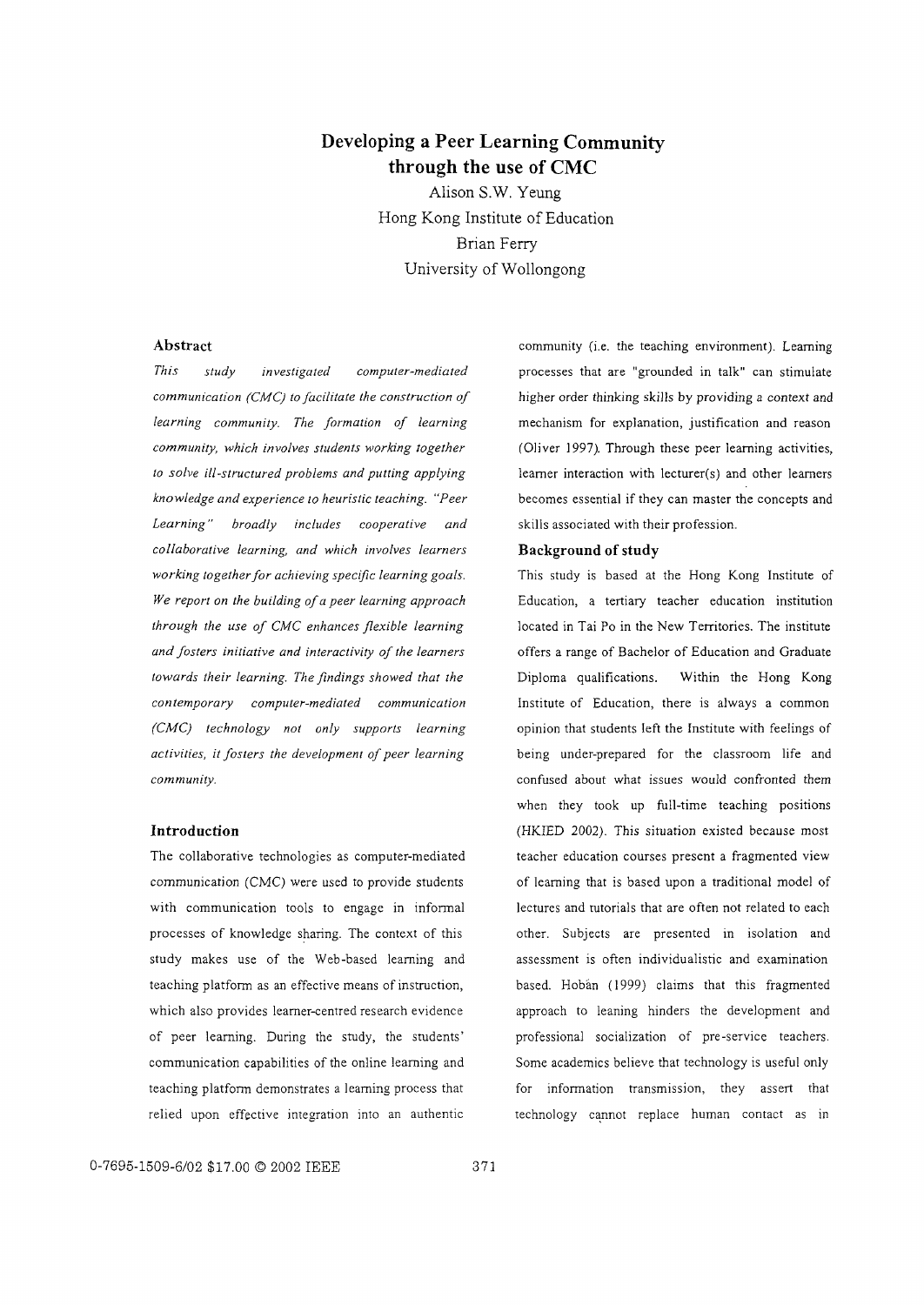conventional classroom, and that there is a real possibility that students will be overloaded with reading materials and database links supported by the network (Jung 2000).

In this study, instead of giving traditional lectures, a peer learning strategy was adopted and students became actively involved in peer assessment and collaborative learning activities through CMC. The study provides another perspective on the use of a virtual learning community approach to enhance flexibility, connectivity, interactivity and initiative of the learners giving them the opportunity to engage their IT knowledge in practical teaching situations.

## Methods of communication that support Peer Learning

A web-based learning and teaching platform was used to support learning community discussion. This allowed for individual discussion, inter-group, and intra-group discussion as well as lecturer input. Students could access the forum either from home, or anywhere that has computer online to the Internet.

In order to enhance the learning community atmosphere, each team conducted a learning meeting for all the activities (i.e. presentation and try-out). These learning meetings were held for an hour per presentation team every week during the teaching session.

#### Theoretical Framework

Jean Piaget claimed that for most individuals cognition developed through recognizable stages. When individuals cooperate in a learning environment, socio-cognitive conflict may occur and this creates cognitive disequilibrium, which in tum can stimulate cognitive development. Thus cooperative learning can be thought as a process that can facilitate a student's intellectual development by forcing him/her to reach consensus with other students who may hold opposing viewpoints about responses to a learning task (Johnson and Johnson 1999). In other words, cooperation

among peers is considered to be important for the development of a critical attitude of mind, objectivity and discursive reflection. (McCormick & Pressley 1997)

Vygotsky claimed that human mental functions and accomplishments have their origins in our social relationships. (Johnson and Johnson 1999) Central to his theory is the idea of the 'zone of proximal development', it is a zone between what a student can do on his or her own and what the student can achieve under the guidance of instructors or in collaboration with more capable peers. In this sense, if students work cooperatively, they are likely to grow intellectually.

Furthermore, CMC can supplement face-to-face teaching by providing discussion forums that are nonthreatening and allow for learner control of . communications and learner involvement in topic negotiation. CMC tools allow individuals to maintain links with their community of practice and to take advantage of the scaffolding provided by a dynamic social context. Such links are not limited by the constraints of time and space and allow for legitimate peripheral participation (Lave 1991).

#### Purpose & Significance of the Study

The purpose of the study was to report on pre-service teacher perceptions based on their initial use of virtual learning community approach designed to enhance flexibility in learning, and connectivity and interactivity of peer learning community.

It is also hypothesized that pre-service teachers who actively participate in peer learning, may have a better knowledge of the use of CMC in education. Further, they may have the ability to apply skills and competencies to other learning contexts, increasing their confidence as on-line learners. As Metheney (1997) claim peer tutoring also facilitates the development of desirable generic skills such as interpersonal and communication skills.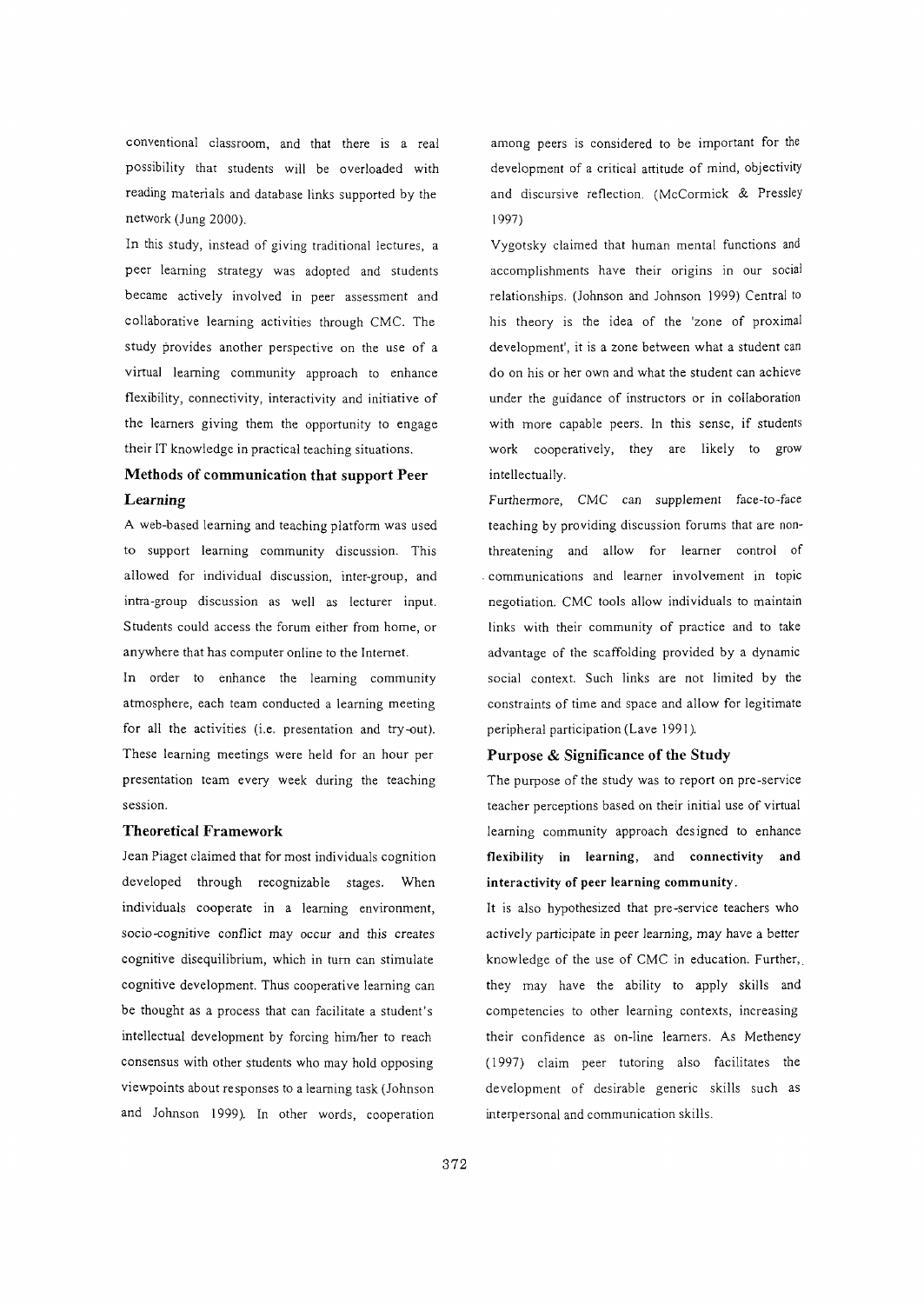The current study is significant because it contributes to the understanding of how the students used the available CMC to support a learning community of peers.

## **Building a Learning Community through CMC**

Thirty four pre -service teachers enrolled in one of the author's classes, were provided with opportunities to conduct an in-depth exploration of different learning theories underpinning the design of computersupported learning systems that might impact upon the learning of pupils. All thirty four pre-service teachers were studying IT as a minor. At the beginning of the module, the students were allowed to divide into II groups, which contained 3 to 4 members in each group.

The assessments in the module were predominantly collaborative and undertook all tasks in a group . context. Within the study period, each team had to make a presentation around the question "the role of computer-supported learning environments in teaching and learning", and to report on the outcome of a teaching trial that integrated a computer supported learning environment into their own teaching. After every presentation, both teams had to post a critical question to the online learning platform, and the students in the whole class were welcomed to share their views. Apart from this, the members of the presentation teams would also be granted the moderator right to facilitate discussion. During the module, pre-service teachers were allocated to different primary schools for teaching practice. Before they began teaching practice, a questionnaire was put on the web and emailed to each participant, asking their views on peer assessment and collaborative learning during this module. After completing the practicum, they were requested to hand in a final

assignment reporting on their knowledge of the computer supported learning environments used and their reflections on practice teaching.

#### **Research goals**

- **E** To understand how the students made use of CMC to construct knowledge about " computer-supported learning environment" ;
- $\mathbb{E}$  To create a problem-based learning activity that helped students integrate the theories of " computer-supported learning environment" into practical teaching;
- $\boxtimes$  To describe the role of the lecturer in the peer learning community and
- **E** To find out the role of the learners play in mediating on-line discussion among members of the peer learning community.

## **Student Perceptions of the New Learning Community**

A questionnaire was designed to gain an indication of how the on-line environment was perceived and whether students felt that it contributed to the building of learning community.

Students were asked to respond to 10 statements related to their opinions on group work in the learning process and their perceptions on peers as evaluators. The research questions can be organized into 3 categories (flexibility in learning, connectivity and interactivity of the learning community, transferability of skill developed). Responses were rated on a five point scale ranging from I=strongly disagreed to 5=strongly agreed, and the students were also requested to rank statements order of importance. Results of a statistical breakdown of all student responses are shown as follow.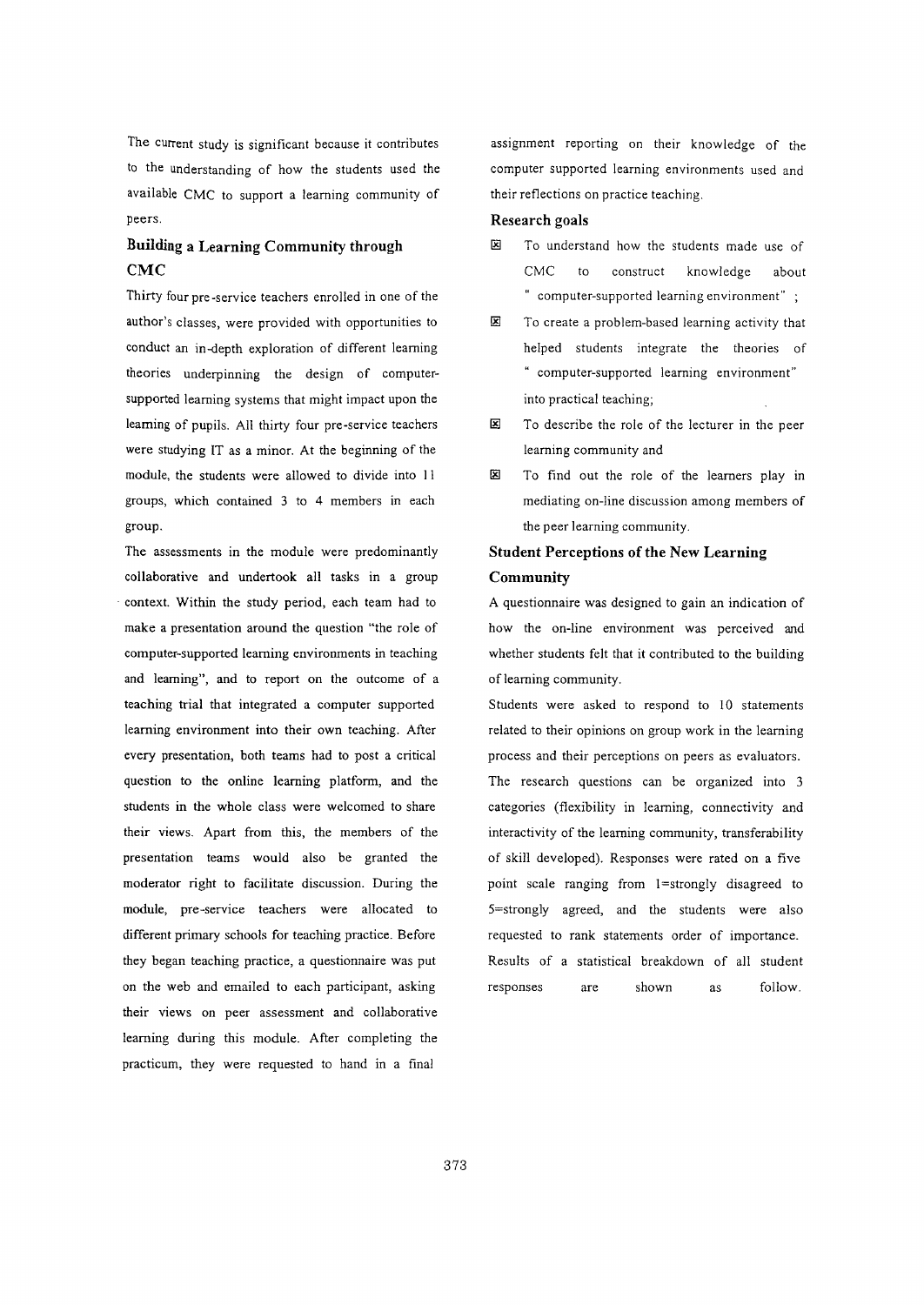| <b>Electority in Camine 2008 Collection</b>                                |  |
|----------------------------------------------------------------------------|--|
| The on-line presentation helps my learning of the module                   |  |
| Meeting with the lecturer helps my learning of the module                  |  |
| Connectivity and Interactivity of learning confinantly and                 |  |
| Peer Cooperative Learning Activities facilitates my learning of the module |  |
| Peer Assessments improved my knowledge of the module                       |  |
| Listening to peer presentations helped my learning of the module knowledge |  |
| Lecturer feedback strengthens my knowledge of the module                   |  |
| Team discussions in class consolidate the learning of the module           |  |
| <b>Eransferable Skill / Employability</b>                                  |  |
| Peer learning is a teaching strategy which gives me confidence to learn    |  |
| I like involvement in peer learning                                        |  |
| I would like to involve my students in peer learning                       |  |

section. The ranking of importance shows that the combination lecturer input, peer cooperation, on-line presentation ofmaterials all contributed to student learning and that a combination of these is essential for the design of an effective on-line learning module. The CMC component provided a chance of flexible learning and claimed that it improved the level and quality of their learning as they used the asynchronous discussion space to share of ideas. The statistics showed that, even when on practice teaching outside the Institute, 43.7% of students had taken part in the communication area, while 32.1% browsed content

The result showed that the CMC component may have collaborative learning activities on-line. The results when combined with other data suggest that group activities could be supported and the students became more involved, developed teamwork skills and also acquired problem-solving skills. *"(Participation in the online learning platform) gives me an experiential exercise on the use of CMC",* "J *learnt more different perspectives from other students ofdifferent major, it's fantastic.* ", "J *learnt to speak up and resolve conflicts in a group.* " These statements appear to indicate that the students gained confidence and may transferable helped students to experience meaningful skills learnt in other contexts.

#### **Conclusion**

This study is a pilot for a much more extensive study. The students faced cooperative learning and peer assessment for the first time and it was inevitable that they would feel somewhat uncomfortable. Also it is understandable that students valued the role of the lecturer(s) in mediating the on-line discussion and without enough confidence to assess other peers.

However, the findings suggest that CMC was a stimulus for the development of a learning community that met in many different ways, e.g. srmll groups, face-to-face meetings (formal and informal), large face-to-face groups (formal meetings at university) and numerous telephone conversations (informal). Also during the study a learning community was initiated from the first day of the module and this appears to be an important factor. Much of this was due to the organization of team building, presentations and try-out activities that engaged students in learning experiences that allowed them to learn to work effectively with each other in small groups.

The study began the development of a 'knowledge building community' whose purpose was to develop some of the basic skills needed to work in small

<sup>1</sup> *These are the selfreflective statements, so students were not ask to rank the priorities*